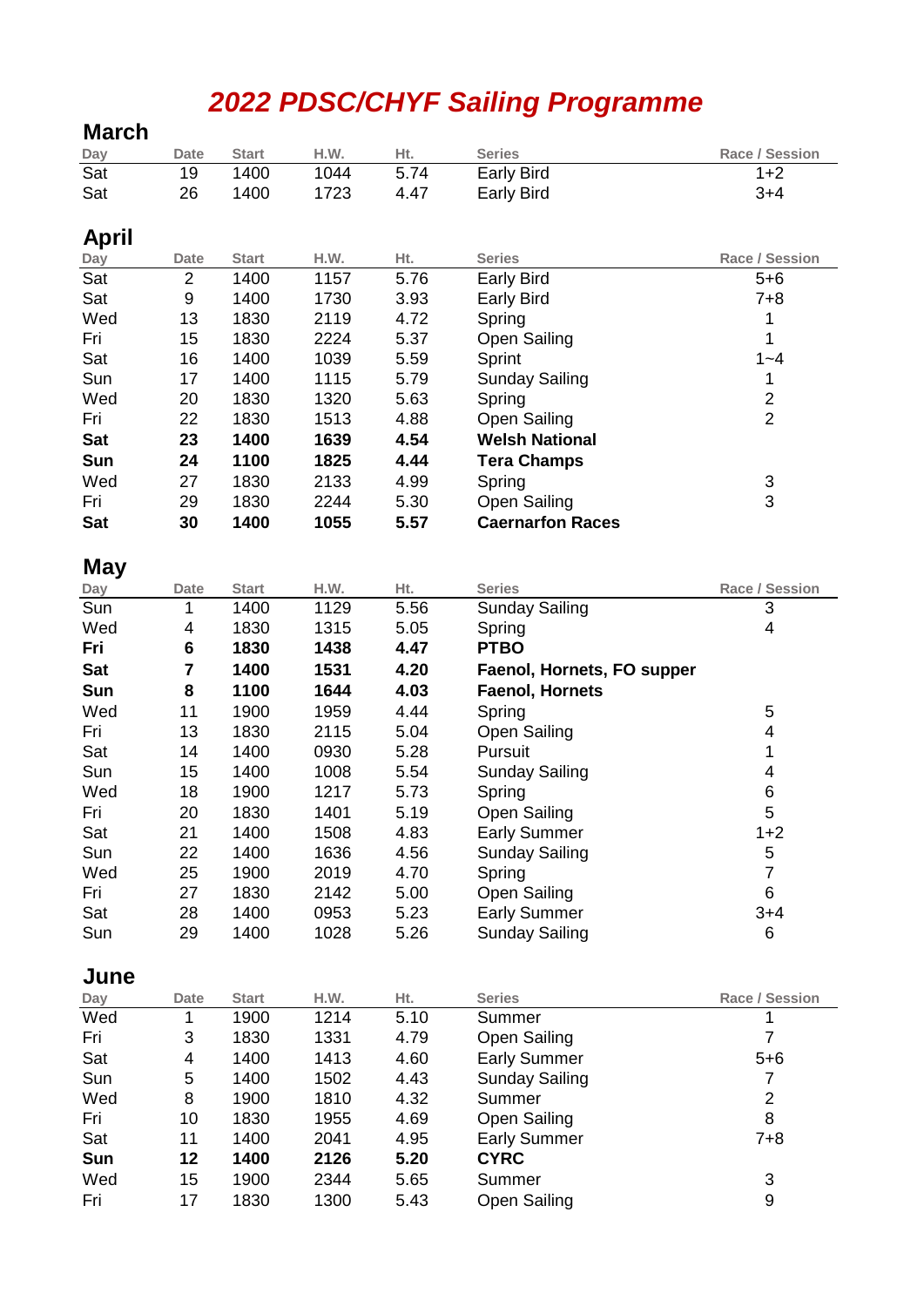| Sat | 18 | 1400 | 1357 | 5.18 | <b>Early Summer</b>      | $9 + 10$ |
|-----|----|------|------|------|--------------------------|----------|
| Sun | 19 | 1400 | 1501 | 4.90 | <b>Sunday Sailing</b>    | 8        |
| Wed | 22 | 1900 | 1843 | 4.51 | Summer                   | 4        |
| Fri | 24 | 1830 | 2030 | 4.65 | <b>PTBO Gwyl y Felin</b> |          |
| Sat | 25 | 1400 | 2112 | 4.78 | Sprint                   | $5 - 8$  |
| Sun | 26 | 1400 | 2150 | 4.93 | <b>Sunday Sailing</b>    | 9        |
| Wed | 29 | 1900 | 2340 | 5.32 | Summer                   | 5        |

## **July**

| Day        | <b>Date</b>    | <b>Start</b> | H.W. | Ht.  | <b>Series</b>           | Race / Session |
|------------|----------------|--------------|------|------|-------------------------|----------------|
| Fri        | 1              | 1830         | 1232 | 4.97 | <b>Open Sailing</b>     | 10             |
| Sat        | $\overline{2}$ | 1400         | 1310 | 4.93 | Pursuit                 | $\overline{2}$ |
| Sun        | 3              | 1400         | 1349 | 4.86 | <b>Sunday Sailing</b>   | 10             |
| Wed        | 6              | 1900         | 1610 | 4.55 | Summer                  | 6              |
| Fri        | 8              | 1830         | 1813 | 4.50 | <b>Open Sailing</b>     | 11             |
| <b>Sat</b> | 9              | 1400         | 1915 | 4.61 | 75th, Miracles,         |                |
| Sun        | 10             | 1100         | 0738 | 4.82 | <b>75th Hywel Poole</b> |                |
| Wed        | 13             | 1900         | 2249 | 5.46 | Summer                  | 7              |
| Fri        | 15             | 1830         | 1204 | 5.51 | <b>Open Sailing</b>     | 12             |
| Sat        | 16             | 1400         | 1255 | 5.44 | <b>High Summer</b>      | $1+2$          |
| Sun        | 17             | 1400         | 1347 | 5.28 | <b>Sunday Sailing</b>   | 11             |
| Wed        | 20             | 1900         | 1643 | 4.58 | Summer                  | 8              |
| Fri        | 22             | 1830         | 1854 | 4.39 | Open Sailing            | 13             |
| Sat        | 23             | 1400         | 1953 | 4.44 | <b>High Summer</b>      | $3+4$          |
| Sun        | 24             | 1400         | 2044 | 4.56 | <b>Sunday Sailing</b>   | 12             |
| Wed        | 27             | 1900         | 2246 | 5.12 | Autumn                  | $\mathbf{1}$   |
| Fri        | 29             | 1830         | 2357 | 5.40 | Open Sailing            | 14             |
| Sat        | 30             | 1400         | 1211 | 5.10 | <b>High Summer</b>      | $5 + 6$        |
| Sun        | 31             | 1400         | 1245 | 5.17 | <b>Sunday Sailing</b>   | 13             |

# **August**

| Day        | <b>Date</b> | <b>Start</b> | H.W. | Ht.  | <b>Series</b>           | Race / Session |
|------------|-------------|--------------|------|------|-------------------------|----------------|
| Wed        | 3           | 1900         | 1439 | 5.01 | <b>KHN Pursuit race</b> |                |
| Fri        | 5           | 1830         | 1620 | 4.65 | <b>Open Sailing</b>     | 15             |
| <b>Sat</b> | 6           | 1400         | 1728 | 4.51 | <b>PD Regatta</b>       |                |
| Sun        | 7           | 1400         | 1843 | 4.49 | <b>Sunday Sailing</b>   | 14             |
| Wed        | 10          | 1900         | 2155 | 5.17 | Autumn                  | $\overline{2}$ |
| Fri        | 12          | 1830         | 2333 | 5.70 | Open Sailing            | 16             |
| Sat        | 13          | 1400         | 1158 | 5.53 | <b>High Summer</b>      | 7+8            |
| Sun        | 14          | 1400         | 1243 | 5.52 | <b>Sunday Sailing</b>   | 15             |
| Wed        | 17          | 1900         | 1500 | 4.95 | Autumn                  | 3              |
| Fri        | 19          | 1830         | 1652 | 4.43 | <b>Open Sailing</b>     | 17             |
| <b>Sat</b> | 20          | 1400         | 1803 | 4.29 | <b>Bangor Pier</b>      |                |
| Sun        | 21          | 1100         | 1915 | 4.28 | <b>Adults in Oppies</b> |                |
|            |             | 1400         |      |      | <b>Sunday Sailing</b>   | 16             |
| Wed        | 24          | 1830         | 2150 | 4.82 | Autumn                  | 4              |
| Fri        | 26          | 1830         | 2259 | 5.26 | <b>Open Sailing</b>     | 18             |
| Sat        | 27          | 1400         | 1113 | 5.08 | <b>High Summer</b>      | $9 + 10$       |
| Sun        | 28          | 1400         | 1144 | 5.28 | <b>Sunday Sailing</b>   | 17             |
| Wed        | 31          | 1830         | 1326 | 5.44 | Autumn                  | 5              |

# **September**

| Day | <b>Date</b> | Start | H.W. | Ht.  | <b>Series</b> | Race / Session |
|-----|-------------|-------|------|------|---------------|----------------|
| Fri |             | 1830  | 1450 | 5.05 | Open Sailing  |                |
| Sat |             | 1400  | 1544 | 4.76 | Pursuit       |                |